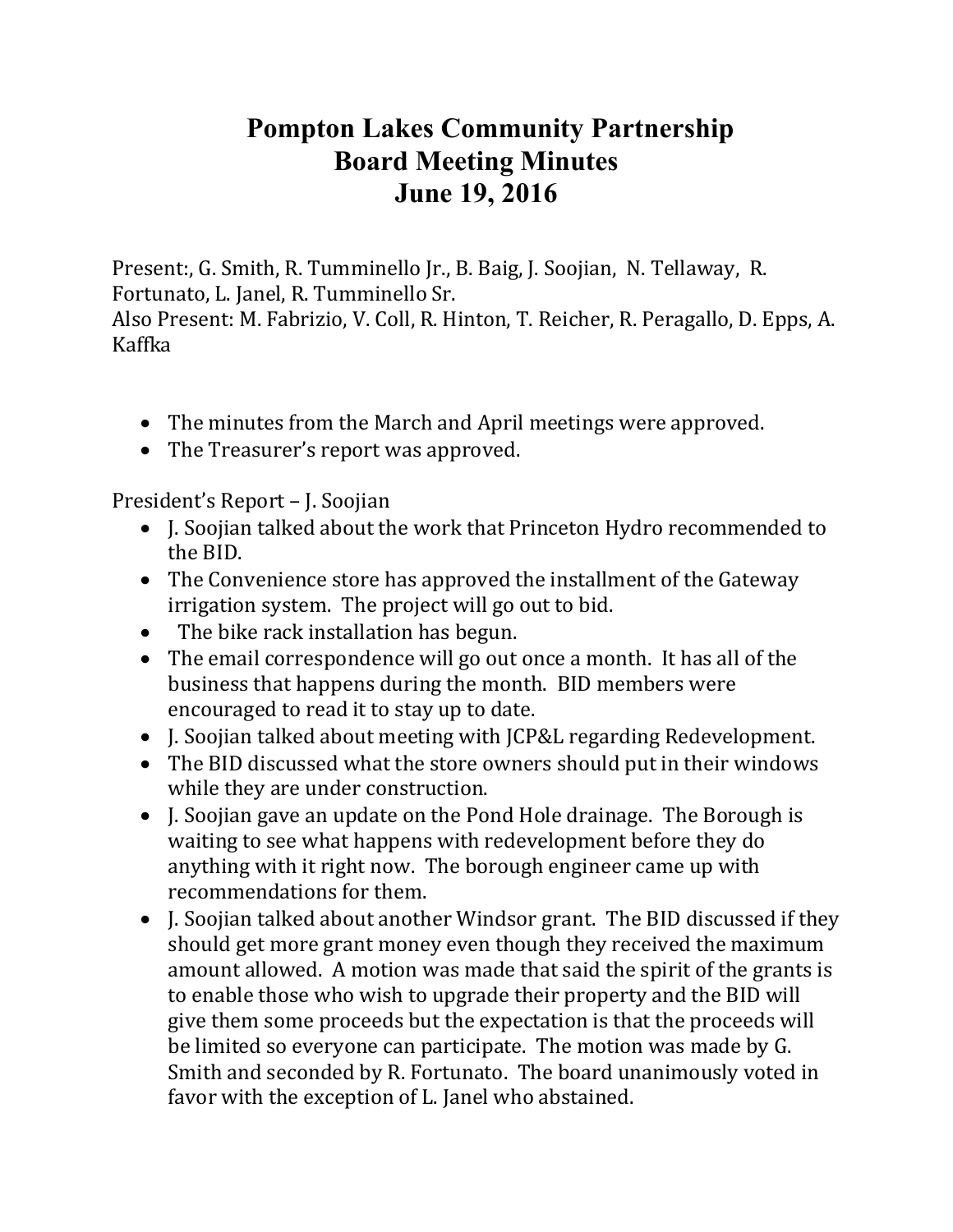Executive Director – M. Fabrizio

 M. Fabrizio gave a Redevelopment update. M. Fabrizio talked about COAH and what the ideal outcome will be. There is a big ruling in July that may impact our situation.

Visual Improvement – J. Soojian

- TD Bank, Avenue Haircut, Red Rook Tatoo, 2002 Auto Parts have all been approved for grants.
- Still under review are Bush CPA & Pompton Lakes Town Square.
- A. Kaffka mentioned some businesses that put up signs without approval. Some of them have permits from the town and others don't. A. Kaffka will discuss this with Sal.
- The Gateway project is complete. NorthBrook is owed more money. J. Soojian will review how much money is due to him. The Borough will now be responsible to maintain the Gateway.

Marketing – V. Coll

- The plants in town need to be watered more due to the hot weather. Some of them are dying. If a business won't water their plant it will be moved.
- The Library concert was a success.

Open Discussion –

- The BID discussed the BID Bucks letter that went out to notify businesses that they will be paid by check from now on.
- B. Baig made a motion to put A. Kaffka on the checking account as a signatory. G. Smith seconded and all approved.
- The BID discussed the old film that Cardinal Frame has of the town. A motion was made to get documentation and to reimburse Bill from Cardinal Frame for the film. It was approved. A motion was made to see the video and get prices on having a new video produced. The motion was approved

Public Comment:

 R. Hinton asked if the Shade Tree Committee should work to replace the some of the dying trees in town.